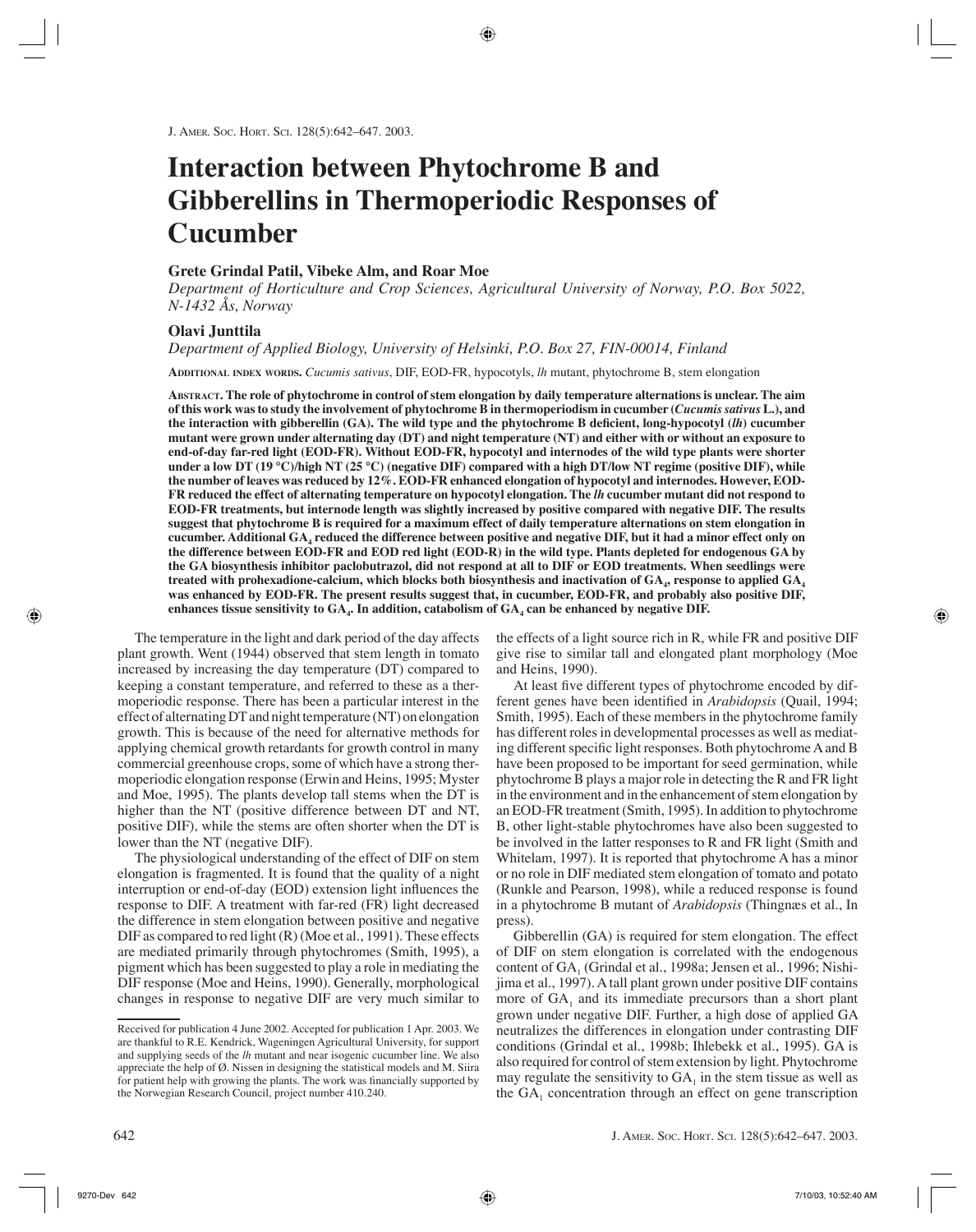and  $GA_1$  metabolism, and the relative importance of the effect on biosynthesis and sensitivity seems to vary with the plant species (Kamiya and García-Martínez, 1999). The transcript level of a leaf-specific GA 20-oxidase is found to be higher in a transgenic antisense phytochrome B clone of potato (Jackson et al., 2000), while no significant differences in  $GA_4$  levels were found between wild type plants and a phytochrome B mutant of cucumber (López-Juez et al., 1995).

The purpose of this study was to investigate the role of phytochrome B in thermoperiodic stem elongation using cucumber as a model plant. The interaction between an EOD-FR light treatment and DIF was therefore compared in the wild type and a long-hypocotyl  $(lh)$  phytochrome B specific mutant.  $GA_4$  is the endogenous bioactive GA for stem elongation in cucumber (López-Juez et al., 1995), and we have included treatments with  $GA<sub>4</sub>$  and GA biosynthesis inhibitors as a mean to study a role of GA in the mechanisms underlying the interaction between alternating DT and NT and EOD-FR light.

## **Materials and Methods**

**INTRODUCTORY STUDY.** Seeds of the cucumber (*Cucumis sativus* L.) *lh* mutant (Adamse et al., 1987; López-Juez et al., 1992) and a near isogenic wild type line were germinated on wet filter paper for 2 d, then planted in pots with peat (standard fertilized and limed peat, Floralux, Nittedal Torvindustrier, Norway) and grown at 20 to 22 °C until the hypocotyl hook was open (1 to 2 d).

The experiment were carried out in a phytotron with light from high pressure metal halogen lamps (General Electric, MBID 400/ T/H, USA) supplied during a photoperiod of 12 h at a *PPFD* level of 200  $\mu$ mol·m<sup>-2</sup>·s<sup>-1</sup> (R FR ratio of 1.8). Two growth rooms were used for establishing two combinations of DT and NT. Positive DIF conditions (DT > NT) were created by a DT/NT of  $25/19\text{ °C}$ with a corresponding negative DIF ( $DT < NT$ ) of 19/25 °C, both providing an average temperature of 22 °C. The actual temperature varied at maximum ±0.4 °C from the set point temperature. The wind speed was kept at 0.3 to 0.4 m·s<sup>-1</sup> to avoid an increase in leaf temperature. The actual leaf temperature was 0.5 °C higher than the air temperature during the day period regardless of the air temperature (detected by IRt/cTM infrared thermocouples, Exergene, USA). The water vapor deficit was 0.60 kPa with a maximal deviation of  $\pm 0.10$  kPa. The interaction between the temperature alternations and the effect EOD-FR treatment was tested by physically dividing the cabinets in two parts with several layers of light reflecting material. Thirty minutes of light from FR fluorescent light tubes (No. 7080, from Sylvania BioSystems, van Lieburg and Kendrick, 1996) was supplied in one of the compartments. The FR photon flux at the top of the plants was 0.65 to 0.85  $\mu$ mol·m<sup>-2</sup>·s<sup>-1</sup> (detected by SKR 110 and 100: 660/730, Radiation detector and measuring unit, Sky Instruments Ltd., U.K.). The plants were watered daily with a complete nutrient solution, and the final recordings noted after 21 d.

**STUDIES ON APPLICATION OF GA AND GA INHIBITORS.** Plants treated with paclobutrazol and prohexadione-calcium were used in addition to nontreated plants to test the effect of GA on hypocotyl length under contrasting DIF treatments and EOD-FR light. Paclobutrazol was applied after germinating the seeds for 2 d on wet filter paper by soaking them for 2 h in a solution of 100 mg·L–1 (Bonzi, Zeneca Agrochemicals LTD., U.K.). The seeds were then transferred to peat and grown for 7 more days. Plants treated with prohexadione-calcium were germinated for 2 d on filter paper soaked in 500 mg·L<sup>-1</sup> prohexadione-calcium (10%)

granulate dissolved in NaOH and diluted in water), potted and grown for 3 more days before start of the experiments. These plants were further sprayed every second day with 250 mg·L–1 prohexadione-calcium.

The plants were grown in two growth cabinets under the same experimental design, temperature combinations, daylength and EOD treatments as in the introductory study, except that the FR tubes were wrapped with red (Primary red, No. 106, LEE Filters, U.K.) and green plastic filters (Dark green, No. 124) to remove peaks in the blue region, and the light level was kept at 0.8  $\mu$ mol·m<sup>-2</sup>·s<sup>-1</sup>. A 30-min EOD-R (Philips TLD 36W/15) was used as a contrasting treatment to EOD-FR. Photosynthetic fluorescent light (210  $\mu$ mol·m<sup>-2</sup>·s<sup>-1</sup>) was added with tubes from General Electric (F96T12/CW/1500) and enriched with FR light to a R:FR ratio of 1.8 with incandescent lamps.  $GA_4$  (Sigma Chemicals) was dissolved in ethanol and diluted to 30% with water, and added to the base of the cotyledon in drops of  $2 \mu L$  1 to 2 h before the start of the temperature treatments. The plants were kept at 22 °C until the drops had dried out. Experiments were terminated after 14 d.

**STATISTICAL TREATMENT.**In the introductory study the data were analyzed by a split-plot design (ANOVA) based on average values (of six plants) of two experiments repeated in time. DIF and light treatment were considered the main plots and genotype the subplot, and DIF was tested against  $\text{DIF} \times \text{repetition in time. Logarithmic}$ transformed data were used to analyze stem, hypocotyl, internode and petiole length in order to account for the difference in variance among the treatments and between the genotypes, while untransformed data were used for number of leaves.

In the studies on GA the hypocotyl lengths were analyzed (ANOVA) according to a split-split-plot design based on average values (of eight plants) of two experiments repeated in time (REP) with DIF as main-plots, EOD treatment as subplots and GA treatment as sub-sub-plot. Effect of DIF was tested against  $\text{DIF} \times \text{REP}$ , EOD and  $\text{DIF} \times \text{EOD}$  against their pooled interactions with REP, and GA,  $\text{DIF} \times \text{GA}$ ,  $\text{EOD} \times \text{GA}$  and  $\text{DIF} \times \text{EOD} \times \text{GA}$  against the pooled remaining interactions with REP. DIF  $\times$  EOD  $\times$  GA was not significant at 5% level for any recording. Whenever only one replication is presented, standard error of the mean is given.

#### **Results**

**INTRODUCTORY STUDY.** Wild type cucumber plants grown for three weeks under negative DIF developed 65% shorter stems compared to plants under positive DIF (Fig. 1). Exposing the plants

| EOD-FR           |           |       | $\ddot{}$ | $+$   |           |       | $\ddot{}$ | $+$   |  |
|------------------|-----------|-------|-----------|-------|-----------|-------|-----------|-------|--|
| DT/NT (°C)       | 19/25     | 25/19 | 19/25     | 25/19 | 19/25     | 25/19 | 19/25     | 25/19 |  |
|                  | Wild type |       |           |       | lh mutant |       |           |       |  |
|                  |           |       |           |       |           |       |           |       |  |
| Stem length (cm) | 10.4      | 29.7  | 31.2      | 45.6  | 57.6      | 75.7  | 59.1      | 73.2  |  |
| Number of leaves | 4.1       | 4.7   | 4.0       | 4.5   | 3.4       | 4.4   | 3.6       | 4.2   |  |

Fig. 1. Effect of 30-min end-of-day far-red light (EOD-FR) enriched light treatment on morphology of cucumber (wild type and *lh* mutant) grown for 21 d under day and night temperature (DT/NT) combinations as indicated. Stem length was significantly affected by temperature ( $P \le 0.001$ ), EOD-treatment ( $P =$ 0.001) and genotype ( $P \le 0.001$ ) and their interactions (all P values  $\le 0.011$ ), while number of leaves was only affected by temperature  $(P = 0.014)$  and genotype  $(P = 0.031)$ .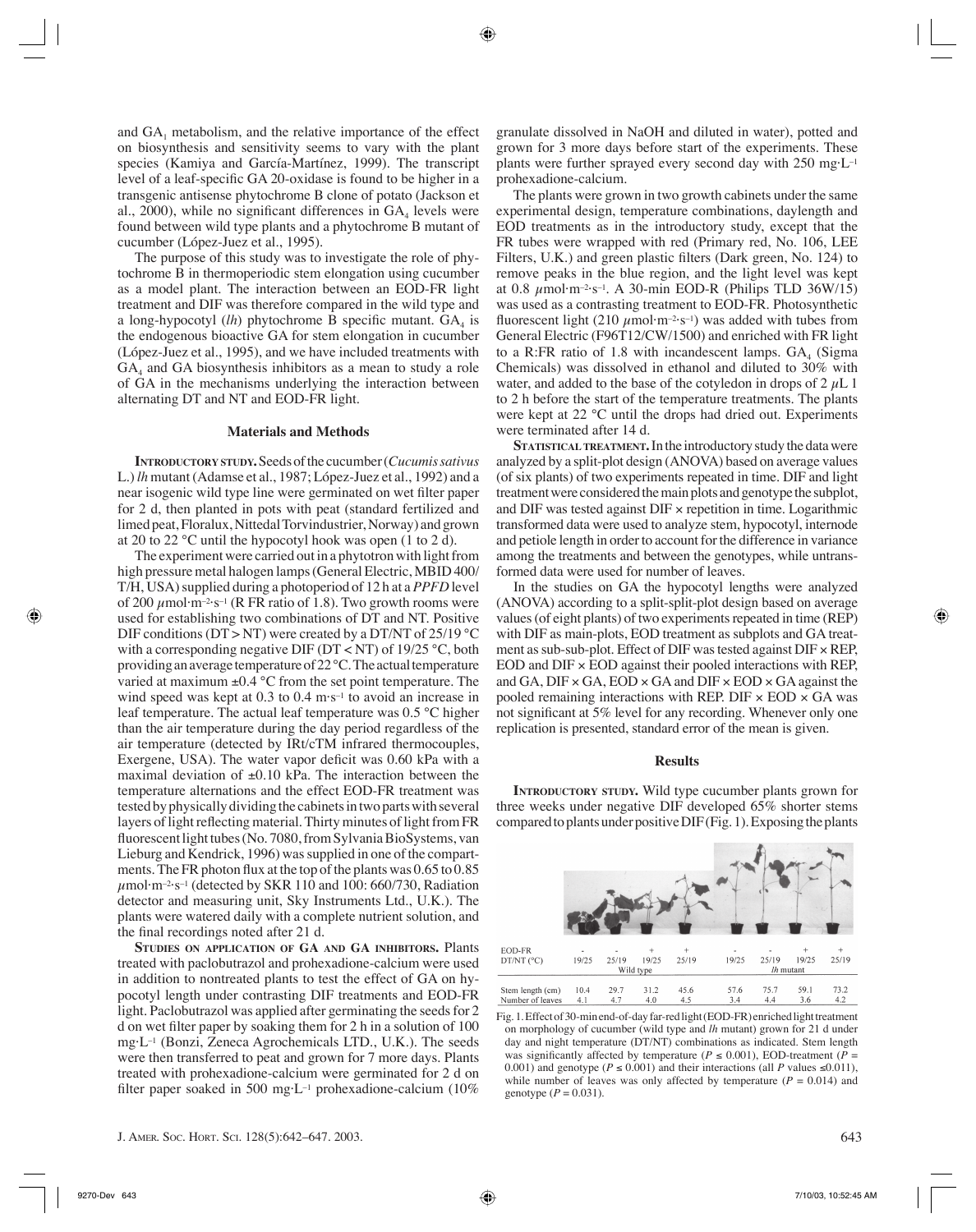

to EOD-FR enriched light enhanced stem elongation under both temperature regimes (Fig. 1). However, EOD-FR light enhanced the stem length more under negative than positive DIF and thereby reduced the inhibitory effect of negative DIF from 65% to 31%. The stems of the *lh* mutant were 24% shorter under negative than positive DIF without additional EOD-FR light (Fig. 1). The stem length in this mutant was not affected by the exposure to FR (Fig. 1), and therefore, the effect of DIF was not

(cm)

length

hypokotyl

3.

altered by the FR treatment. The number of fully unfolded and unfolding leaves was lower (11% to 23%) under negative than positive DIF, and higher in the wild type than in the *lh* mutant (Fig. 1). The hypocotyl, the first internode and the petiole of the first and second leaves were significantly shorter in wild type plants grown under negative than positive DIF when no FR was added (Fig. 2). Exposure to EOD-FR light, nullified the difference in response to positive and negative DIF conditions. In contrast, the same characters in the *lh* mutant, except for the second petiole, were hardly affected by DIF or by an exposure to EOD-FR (Fig. 2).

In a corresponding study, plants were grown under the same temperature regimes as described above, but exposed to a 12-h R or FR enriched treatment prolonging the 12-h high intensity light period. This test gave the same results as above (data not shown). The

Fig. 2. Effect of 30 min end-of-day far-red light (EOD-FR) enriched light treatment on length of hypocotyl, first developed internode and petiole of first and second true leaf of wild type and *lh* mutant of cucumber grown for 21 d under day and night temperatures (DT/NT) of  $19/25^{\circ}$ C or  $25/19^{\circ}$ C. RI = response index; elongation response under negative / positive DIF × 100 is given at the top of the bars. SE of mean of two experiments is indicated as  $\pm$  values. The following significantly differences of temperature (T), EOD treatment (EOD) and genotype (G) and their interactions were found:

| $\sim$ , and then micraetions were round.                     |           |           |                   |           |           |           |                                                                    |  |  |  |
|---------------------------------------------------------------|-----------|-----------|-------------------|-----------|-----------|-----------|--------------------------------------------------------------------|--|--|--|
|                                                               |           | EOD.      | G                 |           |           |           | $T \times EOD$ $T \times G$ $EOD \times G$ $T \times EOD \times G$ |  |  |  |
| Hypocotyl $\leq 0.001$ $\leq 0.001$ $\leq 0.001$ $\leq 0.001$ |           |           |                   |           | 0.018     | < 0.001   | 0.060                                                              |  |  |  |
| Internode                                                     | 0.007     |           | $0.006 \le 0.001$ | ns        | 0.003     | 0.002     | 0.044                                                              |  |  |  |
| Petiole $(1)$                                                 | <b>NS</b> | 0.020     | < 0.001           | NS.       | 0.013     | 0.007     | 0.040                                                              |  |  |  |
| Petiole (2)                                                   | 0.011     | <b>NS</b> | 0.006             | <b>NS</b> | <b>NS</b> | <b>NS</b> | <b>NS</b>                                                          |  |  |  |
|                                                               |           |           |                   |           |           |           |                                                                    |  |  |  |

FR light counteracted the relative difference between positive and negative DIF in the wild type, while there was no significant effect of DIF on the length of hypocotyl and first internode in the *lh* mutant.

**STUDIES ON APPLICATION OF GA AND GA INHIBITORS.** The hypocotyls of cucumber are fast growing and with a strong response to DIF and EOD-FR, and were therefore chosen to further study the interaction with GA. Hypocotyl elongation of wild type plants exposed to EOD-R light was greater under positive than negative DIF (Fig. 3). Hypocotyls under negative DIF reached maximum elongation rates during days 0 to 3 at start of the experiment, while under positive DIF they grew fastest during days 4 to 6. With EOD-FR light the hypocotyls reached the maximum elongation rate at days 4 to 6 under both positive DIF and EOD-R.  $GA_4$  application to the base of the cotyledon at the start of the experiment strongly increased elongation under EOD-R light, and



Fig. 3. Effect of applied  $GA_4$  on increase in hypocotyl length of wild type cucumber plants, either treated with no GA biosynthesis inhibitor or with paclobutrazol, grown under alternating day and night temperatures (DT/NT) and in combination with a 30-min end-ofday far-red (EOD-FR) or end-of-day red (EOD-R) light treatment. For the nontreated plants main effects of temperature (T), EOD- and GA-treatment were statistically different at  $P \le 0.001$ , while only interactions between  $T \times EOD$  ( $P = 0.015$ ) and EOD  $\times$  GA ( $P = 0.001$ ) were different. SE is indicated as bars for the paclobutrazol plants where the experiment was run once ( $n = 8$  plants).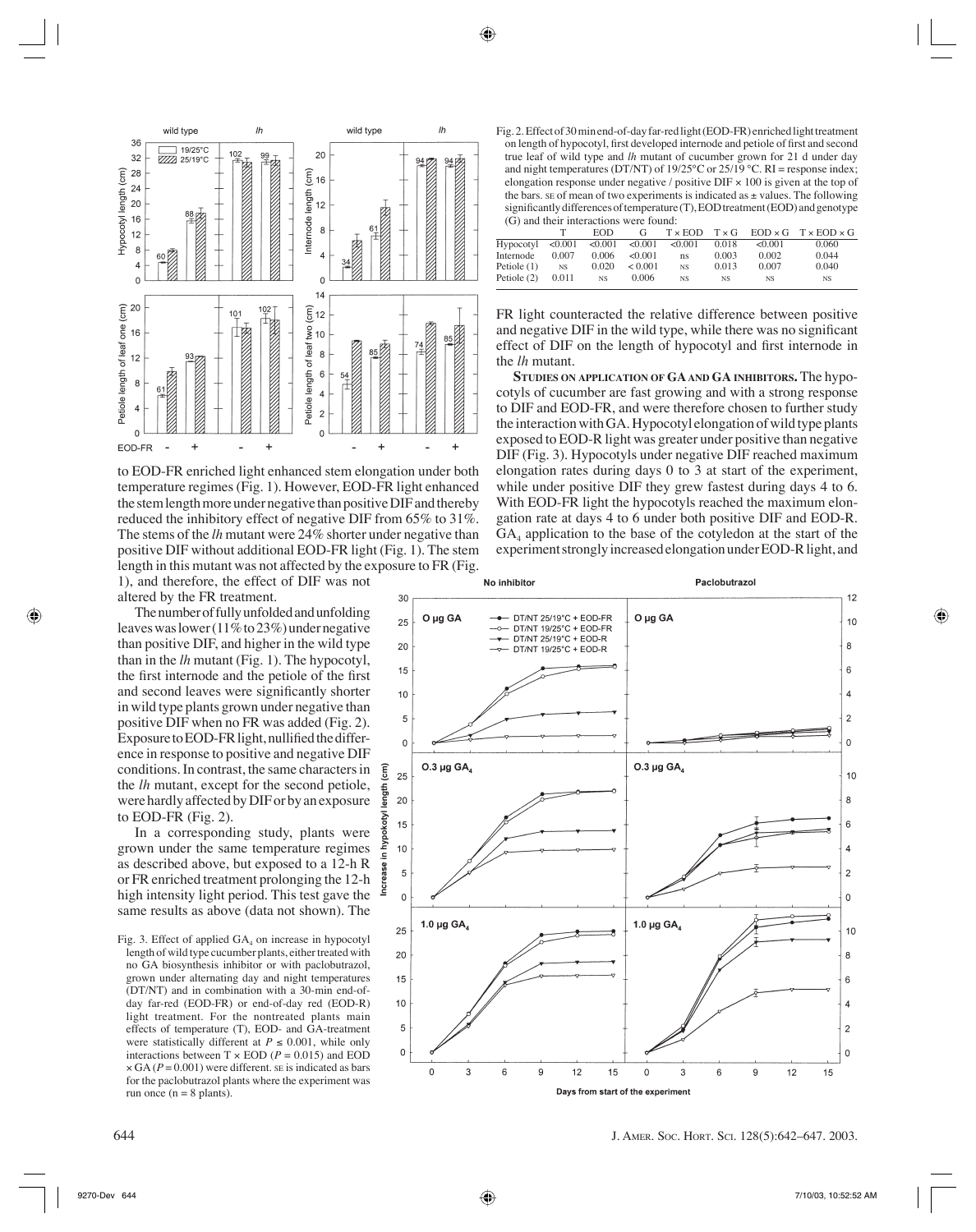

Dose of applied GA<sub>4</sub> (µg)

Fig. 4. Maximum hypocotyl elongation rate in response to applied  $GA_4$  in wild type plants of cucumber  $(A)$ , *lh* mutant  $(B)$ , and wild type plants treated with either paclobutrazol (**C**) or prohexadion-calcium (**D**) and grown under alternating day and night temperatures (DT/NT) and in combination with a 30-min of end-of-day far-red (EOD-FR) or end-of-day red (EOD-R) light treatment. The experiment was repeated once in experiment **A** and **D** and the main effects of temperature (T), EOD- and GA-treatment and their interactions were statistically different at  $P \le 0.05$  except for T × GA ( $P = 0.062$ ). SE is indicated as bars for experiment **B** and **C** where the experiment was run once  $(n = 8$  plants).

the difference in hypocotyl length between negative and positive DIF was visible on days 6 and 9 after treatment with 0.3 and 1.0  $\mu$ g GA<sub>4</sub>, respectively (Fig. 3). Hypocotyls under EOD-FR also increased in length (60% for 1.0  $\mu$ g GA<sub>4</sub>) in response to GA<sub>4</sub>, but the relation between negative and positive DIF was not affected. Hypocotyls of plants treated with  $GA_4$  elongated fastest during days 4 to 6 under all conditions, except under negative DIF and EOD-R light where 1.0  $\mu$ g GA<sub>4</sub> was needed to reach maximum elongation (Fig. 3). There was no difference in maximum elongation rate between negative and positive DIF under EOD-R light when  $1.0 \mu$ g GA<sub>4</sub> was added, while the difference between EOD-R and EOD-FR light was still present (Fig. 4A).

The *lh* mutant grew rapidly from start of the experiment until day 9, and the most active growth was recorded during days 4 to 6 and 1 to 6 with or without  $GA_4$ , respectively (data not shown). When no  $GA_4$  was added, the maximum elongation rate was slightly higher under positive than negative DIF regardless of EOD-treatment, while light quality had no effect (Fig. 4B). There were no systematic differences among the treatments when  $GA_4$ was added.

Pretreatment with paclobutrazol (inhibits early stages of GA biosynthesis) almost completely inhibited growth of the wild type cucumber hypocotyls under any of the growing conditions applied (Fig. 3). The response to exogenous  $GA_4$  was much stronger at positive than negative DIF under the EOD-R treatment. The effect of  $GA_4$  was stronger under EOD-FR than EOD-R light, but there was no difference between the temperature regimes under the FR light treatment. Hypocotyl length (Fig. 3) and the maximum elongation rate (Fig. 4C) increased with increasing the dose from 0.3 to 1.0  $\mu$ g GA<sub>4</sub>, suggesting that saturating conditions were not reached under any growing conditions. We tested the response to a dose of 3.0  $\mu$ g in a later experiment and found still a somewhat lower response under negative than under positive DIF with EOD-R, although elongation was close to saturation. The most rapid elongation was observed during days 4 to 6 under all conditions when 0.3 and 1.0  $\mu$ g GA<sub>4</sub> was added to paclobutrazol treated plants (data not shown).  $GA_9$  was tested at doses of 0.3, 1.0, and 3.0  $\mu$ g and the results were comparable to those with GA<sub>4</sub>.

Hypocotyls of wild type plants treated with prohexadionecalcium (inhibiting 3β- and 2β-hydroxylases) hardly elongated during the 14-d experimental period (Fig. 4D). After EOD-R, the hypocotyls elongated more under positive than negative DIF in response to 0.1 and 0.3  $\mu$ g GA<sub>4</sub>, but there was no difference with 1.0  $\mu$ g GA<sub>4</sub>. No difference between negative and positive DIF was present under EOD-FR at any dose of  $GA_4$ . This suggests that the response, in terms of elongation rate, had reached saturation under both light conditions and there was no difference in elongation under the two temperature regimes in any case. Thus, a saturating  $GA_4$  dose could not compensate for EOD-FR. The maximum elongation rate was observed during days 4 to 6 under all conditions when  $GA_4$  was applied.

### **Discussion**

Thermoperiodic responses have been reported earlier in cucumber (Agrawal et al., 1993; Grimstad and Frimanslund, 1993).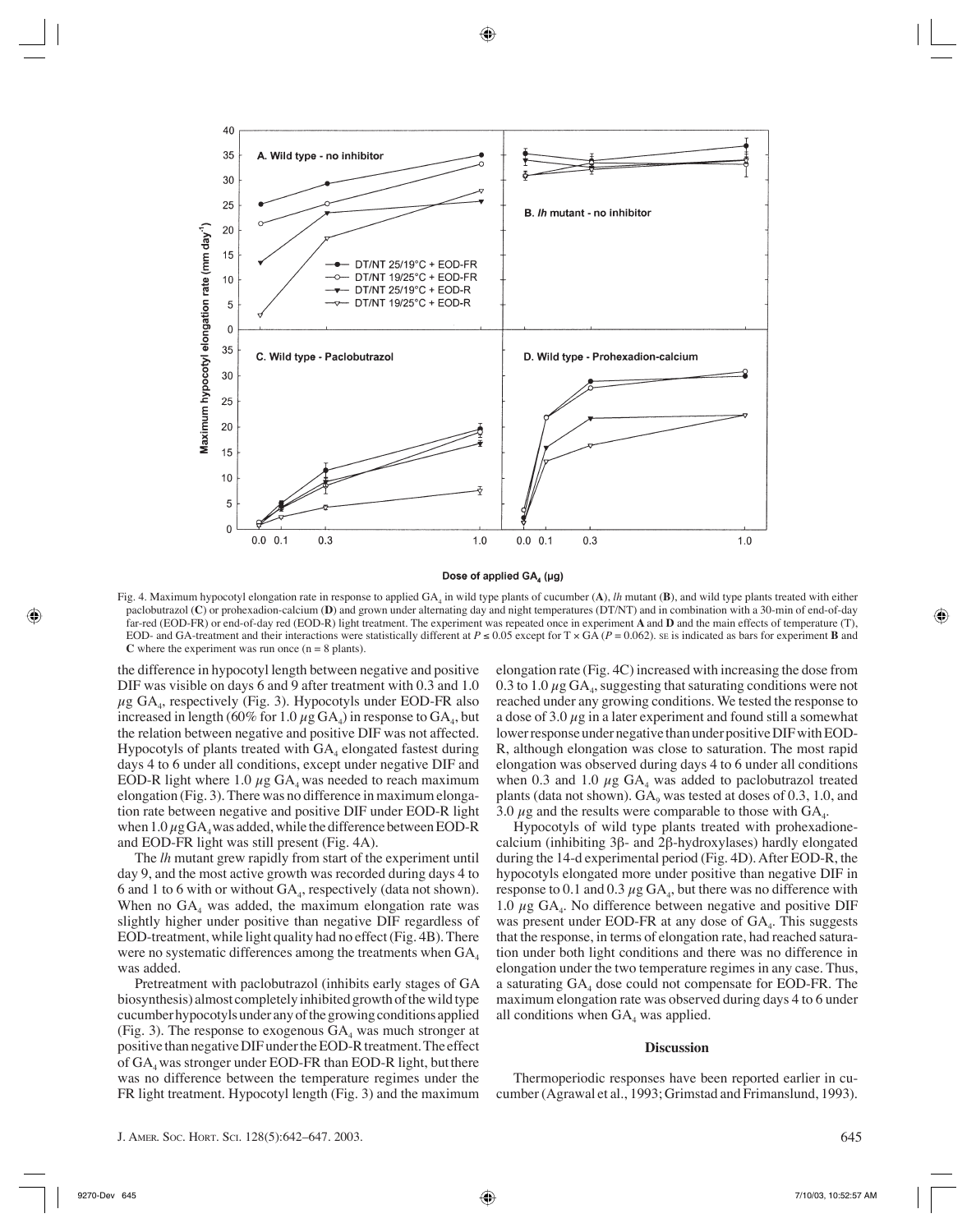The plants grow taller under a DT higher than the NT (positive DIF) than under a DT lower than the NT (negative DIF), as also shown in the present experiments (Fig. 1). Most species responding to DIF develop a slightly lower number of leaves under negative than positive DIF (Erwin and Heins, 1995; Myster and Moe, 1995). In the wild type cucumber we found up to 12% fewer leaves in plants grown under negative than positive DIF (Fig. 1). Agrawal et al. (1993) have earlier reported 32%, while Grimstad and Frimanslund (1993) found only 4% (not statistically significant) lower node number under negative than positive DIF. In our case, not only the length of fully developed hypocotyls and internodes determined stem length, but also the leaf unfolding rate and thereby the elongation of the upper internodes (Fig. 1). Other morphological characters such as the petiole length (Fig. 2), are also generally affected by DIF.

The effect of DIF is dependent on the light quality of a day extension treatment. In *Campanula isophylla* (Moe et al., 1991), exposure to FR instead of R throughout the whole night period decreased the effect of negative compared to positive DIF. In the present study we tested the response to DIF in plants grown with or without an exposure to EOD-FR (Figs. 1 and 2) since this is a well studied response to light quality thought to be mediated mainly by phytochrome B but also partly by other light stable phytochromes (Smith, 1995; Smith and Whitelam, 1997). The EOD-FR light treatment eliminated the difference between positive and negative DIF on hypocotyl length in wild type plants of cucumber (Fig. 2). This interaction between DIF and the EOD-FR response is consistent with findings by Downs et al. (1957) in *Phaseolus vulgaris*. We found no effect of an EOD-FR treatment (Figs. 1-2) in the *lh* mutant, which is characteristic for this mutant (López-Juez et al., 1992).

The lack of a response to DIF on hypocotyl length in the *lh* mutant further points to an interaction between DIF and phytochrome B (Fig. 2). However, the fact that a minor DIF response was found in internodes of the *lh* mutant (Figs. 1 and 2) and the presence of a small DIF response under EOD-FR in the wild type suggest the presence of a minor phytochrome B independent component. The presence of phytochrome B seems therefore to be a prerequisite for a complete response to DIF in cucumber, in particularly in young seedlings, while it may only have a quantitative role at a later developmental stage since some effect of DIF is observed on older tissue (Xiong et al., 2002). Thingnæs (2003) has found a response to DIF in a phytochrome B mutant of *Arabidopsis*, although it was significantly weaker than in the corresponding wild type. The importance of phytochrome B for a thermoperiodic response may therefore be species dependent, and modified by developmental stage and by other light stable phytochromes.

The wild type cucumber plants grown under negative DIF responded stronger to an application of  $GA_4$  than those under positive DIF (Figs. 3 and 4). This is earlier found in *Fuchsia* ×*hybrida* (Tangerås, 1979), *C. isophylla* (Ihlebekk et al., 1995; Moe, 1990) and pea (Grindal et al., 1998b). When removing the background of endogenous GA by inhibiting its synthesis with paclobutrazol, it is clearly shown that plants under positive DIF have a stronger response to GA under positive than negative DIF (Fig. 3) (Grindal et al., 1998b). The effect of DIF on stem elongation is correlated with the  $GA_1$  content in  $C$ . *isophylla* (Jensen et al., 1996), *Dendranthema* (Nisijima et al., 1997) and in stem tissue of pea (Grindal et al., 1998a) and the levels of precursors to  $GA_1$  (i.e.  $GA_{53}$ ,  $GA_{44}$ ,  $GA_{19}$ , and  $GA_{20}$ ) were also lower under negative than positive DIF. The GA content in species

where GA<sub>4</sub> is the bioactive GA is only available in *Arabidopsis* (Thingnæs et al., In press). This model plant has a much weaker DIF response than cucumber and showed a weak effect of DIF on the  $GA_4$  content.

Grindal et al. (1998a) suggested that pea plants control the  $GA<sub>1</sub>$  content by inactivating it more under negative than positive DIF. The background for this was that the content of the inactivated form of  $GA_1, GA_2$ , was higher in pea plants grown under negative than positive DIF (Grindal et al. 1998a). This was supported by the fact that adding  $GA<sub>1</sub>$  to pea plants in combination with prohexadione-calcium, an inhibitor of the  $GA_1$  biosynthesis (3β-hydroxylation) and  $GA_1$  inactivation (2β-hydroxylation), the elongation was equally strong under positive and negative DIF (Grindal et al., 1998b). Similar experiments with cucumber (Fig. 4D) showed that the difference in maximum elongation rate between the two temperature treatments was dependent on the GA dose, and it was present at a low  $(0.3 \mu g)$  but not at a high  $(1.0 \mu g)$  $\mu$ g) dose. We do not know if 2β-hydroxylase (2-oxidase) was fully inhibited by the prohexadione-calcium, but the results may indicate that inactivation of  $GA_4$  may play a role in a possible thermoperiodic control of the  $GA_4$  level in cucumber. No difference in elongation response under a combined prohexadione-calcium and  $GA<sub>1</sub>$  treatment indicates that the tissue sensitivity plays a minor role in controlling thermoperiodic stem elongation in pea (Grindal et al., 1998b). The hypothesis on an effect of negative DIF on the inactivation of  $GA_1$  in pea is confirmed (Stavang and Moe, unpublished data).

EOD-FR light may modify both the tissue concentration and the tissue sensitivity to GA (Kamiya and García-Martínez, 1999).  $GA<sub>4</sub>$  had minor effects on hypocotyl elongation rates in the phytochrome B deficient *lh* mutant (Fig. 4B), indicating that lack of a functional phytochrome gives a constitutive GA-response. López-Juez et al. (1995) have investigated the relationship between GA and FR light in the *lh* mutant of cucumber and suggested that FR light affects the tissue sensitivity to GA in this species. They further hypothesized that FR light modifies the processes late in the GA signal pathway.

In the present experiments, the effect of  $GA_4$  and DIF on the maximum elongation rate in wild type cucumber was more or less additive under EOD-FR. Under EOD-R the difference between negative and positive DIF was nullified at the highest dose  $(1 \mu g)$ of  $GA_4$  (Fig. 4A), but could not match the elongation rate under EOD-FR. These interactions were studied further using plants depleted of endogenous GA (Figs. 3 and 4C) and blocked for both late biosynthetic steps and inactivation of  $GA_4$  (Fig. 4D). Together, these studies indicated that EOD-FR enhanced sensitivity to  $GA_4$  and completely over-rode the effect of thermoperiodicity. Together with the findings by López-Juez et al. (1995), this may favor the hypothesis that altered tissue sensitivity by light quality mainly is responsible for the interaction between DIF and EOD-FR. One way to interpret the interaction between DIF and EOD-FR in the wild type plant could be that FR maximizes stem elongation by increasing the response to GA, and thereby hiding the potential effect of DIF on hypocotyl and internode length. Enhanced inactivation of  $GA_4$  under negative DIF cannot, however, be excluded as a possible basis for interaction between  $DIF$  and  $GA_4$  under EOD-R (Fig. 4D).

In conclusion, the present results suggest that the lack of functional phytochrome B almost completely eliminates thermoperiodic stem elongation response in cucumber, and the response is weakened when the phytochrome is converted to the inactive form (Pr) at the beginning of the dark period. The present results